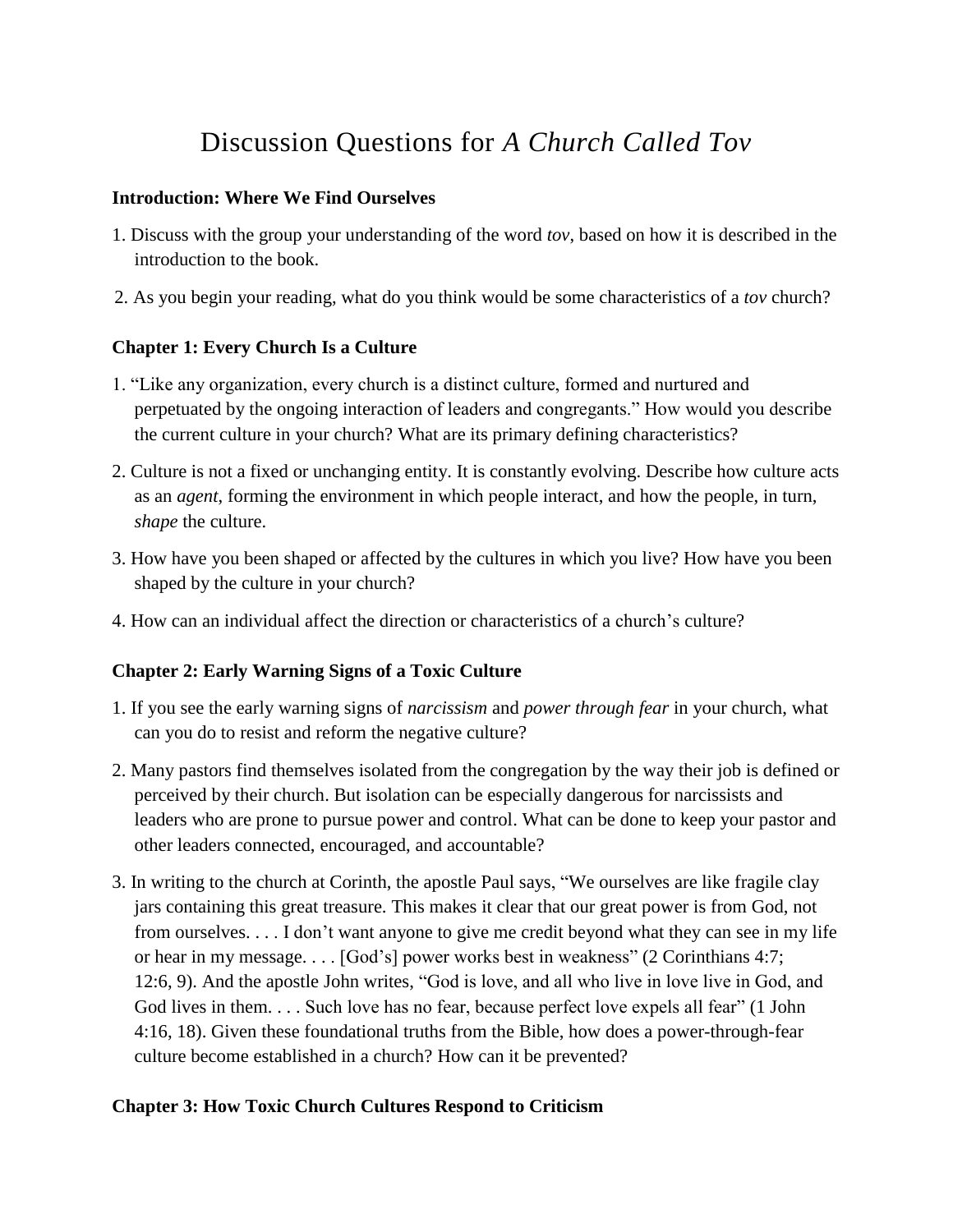- 1. "In a healthy, *tov* culture, leaders will avoid denial and spin, in favor of finding and telling the truth—even when the truth is painful." Describe a time when you've seen this work. How did the church successfully approach each of the seven steps outlined on page 44?
- 2. Use the same seven-step process to discuss a time when a church chose denial and spin over telling the truth. How did the church leaders mishandle the seven steps and how could they have done better?
- 3. Read the story about Robert Cunningham and Tates Creek Presbyterian Church that begins on page 44. Discuss your response to the pastor's approach—apologizing publicly and specifically to victims of abuse that occurred before he was even at the church. How can addressing past hurts and sins help or hurt a congregation?
- 4. Read Matthew 18:15-17, 1 Timothy 5:19, and 1 Corinthians 6:1-8. Using a specific example you've seen of sin in the church, how were these verses applied properly or improperly?

#### **Chapter 4: False Narratives**

1. Review the eight false narratives discussed in this chapter and discuss a time when you've seen one or more being used to cover up sin in the church. What can be done to counteract false narratives?

#### **Chapter 5: Creating a Goodness Culture**

- 1. What does it mean for a church culture to be *good*?
- 2. The authors say, "We don't create *tov* churches in our own strength, by grit and determination or by clever programming." In practical terms, how *do* we create a tov church?

## **Chapter 6:** *Tov* **Churches Nurture Empathy**

- 1. The Circle of *Tov* begins with empathy and compassion. What are some practical ways you can begin to foster a culture of empathy and compassion in your congregation?
- 2. Who are the marginalized groups within your sphere of influence? How can you help to make their needs more visible within your congregation?
- 3. How can you empower others in their giftedness and encourage those gifts to flourish within the body of Christ and in the world?

#### **Chapter 7:** *Tov* **Churches Nurture Grace**

1. "Grace-filled goodness begins in forgiveness, forms into freedom, and resists fear—all because it knows that God's design for the church is love." In practical terms, what does it mean for a church culture to be grace-filled?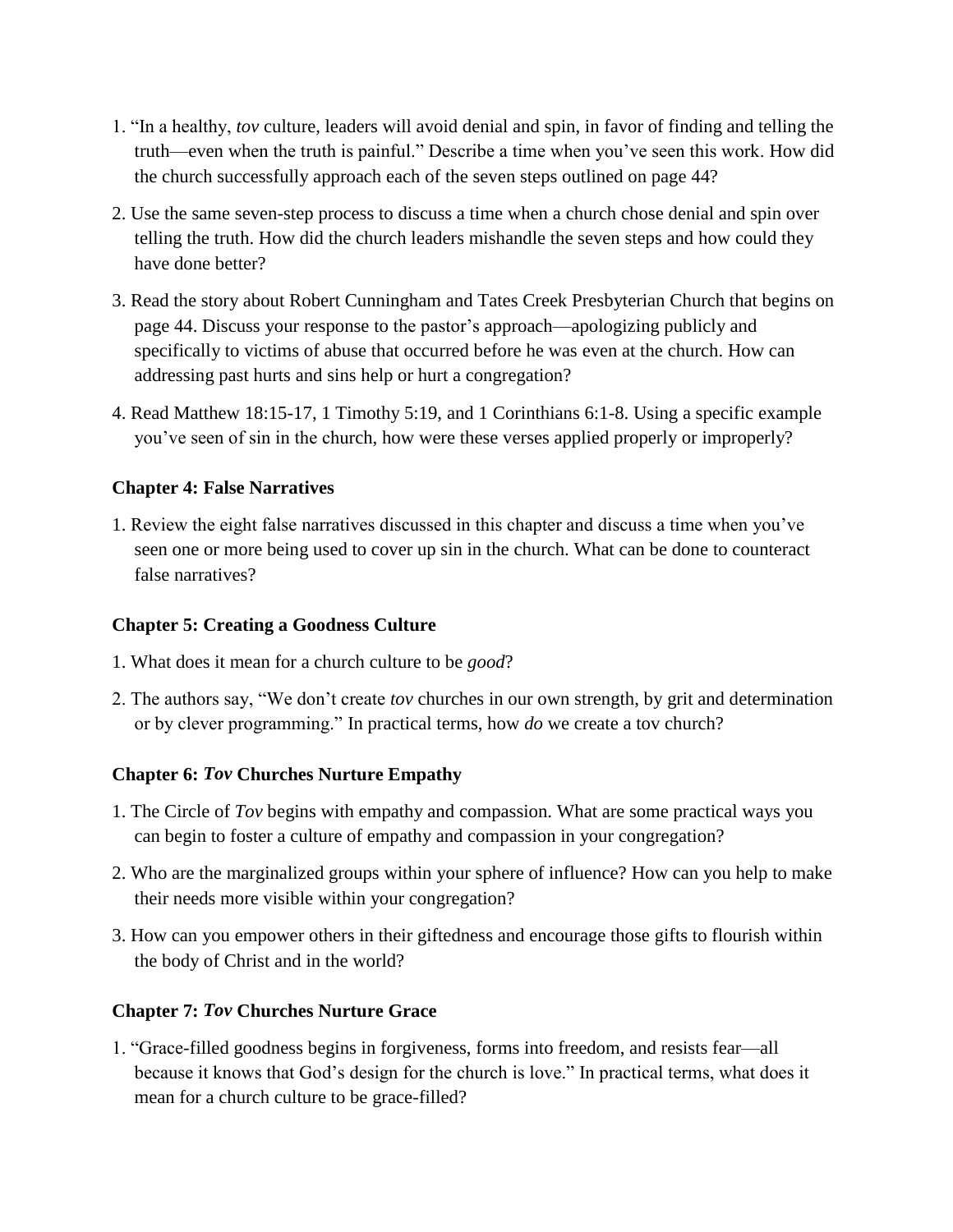2. What is the relationship between *grace* and *trust*? How does building one help to build the other?

#### **Chapter 8:** *Tov* **Churches Nurture a People-First Culture**

- 1. What is the difference between the church as an institution and the church as a people-first culture? What changes are needed in your church to make it more people-first?
- 2. What factors make it difficult to see other people as God's image-bearers? What can you do to overcome those obstacles?
- 3. What can you and your church do to enfold others into your community?
- 4. What does it mean to have Jesus-like eyes for people? How would adopting that perspective change the way you interact with other people?

## **Chapter 9:** *Tov* **Churches Nurture Truth**

- 1. We've all heard the phrase "speaking the truth in love," but what does that actually look like in practice? How does love work to temper the seeming harshness of some truths?
- 2. "A culture of truth telling can only be formed through the disciplines of knowing the truth, doing the truth, and surrendering to the truth." Discuss your understanding of these three aspects of truth telling. What does each one require of you?
- 3. What can you do to promote a spirit of Yom Kippur in your church? What are the consequences of skipping over Yom Kippur in our Christian practice?

# **Chapter 10:** *Tov* **Churches Nurture Justice**

- 1. Define *justice*.
- 2. As this book was going to press, the killing of George Floyd in Minneapolis renewed calls for justice in American culture. What can the church do to become a model of justice for our culture?
- 3. What does it mean promote justice in situations where the effects of sin cannot be undone—as in cases of sexual, emotional, or physical abuse, or even death?
- 4. Why do churches tolerate sinful behavior by pastors and other leaders? How does toxic loyalty interfere with the achievement of justice?

## **Chapter 11:** *Tov* **Churches Nurture Service**

1. What are the essential elements of a culture of service? What is the key to creating a culture of service?